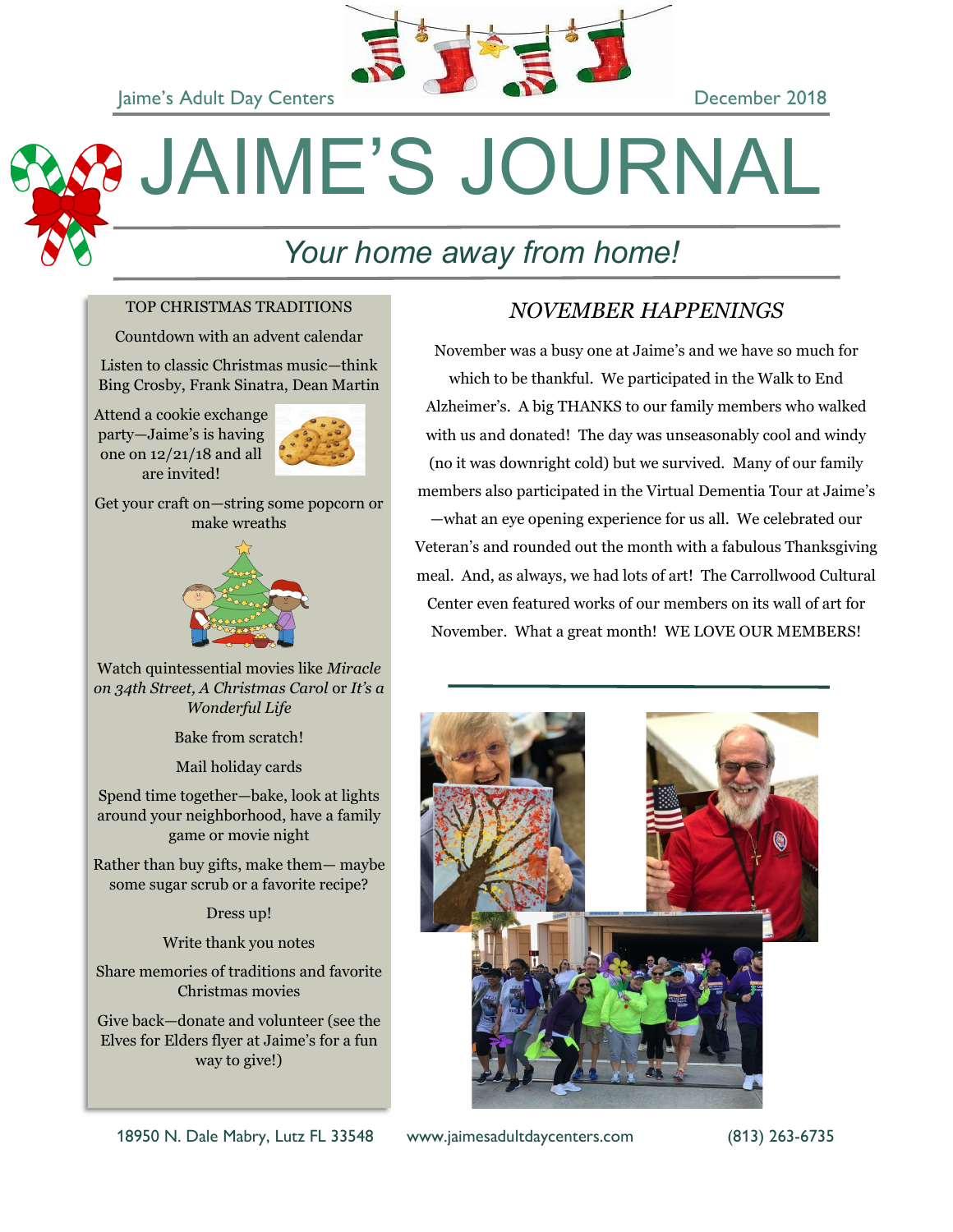Activities to stimulate your loved ones using the 5 Dimensions of Wellness in celebration of Christmas!

- Dance! Put on some fun Christmas music and get moving—even if it is in a chair. Chair dancing is a great work out! (Physical)
- Sing your favorite Christmas carols and talk about your favorite holiday traditions. Bake some Christmas cookies with your loved ones. (Emotional)
- Head to Barnes and Noble or your local library to hear a reading of your favorite Christmas story. Even visit The Tampa Theater for showings of your favorite Christmas movies. (Social)
- Have fun with holiday trivia like "Holiday Words in Words" or "Holiday Name that Tune." (Intellectual)
- Sing traditional Christmas hymns. If you can't sing, read the hymns. The meaning is still there! And attend Christmas Eve service. Most churches have so many services from which to choose. (Spiritual)

Look for more ways to stimulate your loved one in next month's edition of Jaime's Journal and have a very Merry Christmas!

### *RELAX AND TAKE A BREATH*

 As we move into the holiday season, we want to remind you to really take in the season and enjoy every moment. We realize the holidays can be more stressful for caregivers AND for the loved ones for whom they are caring. When we are under stress and anxiety, our bodies experience this "fight or flight" phenomenon. Our responses include increased heart rate, a "blank" mind, sweating and tense muscles. Our breathing also becomes more rapid and shallow. During these episodes, it is important to breathe deeply, which sends messages to the brain to begin calming the body. Regularly engaging in deep breathing techniques can help in "fight or flight" moments.



- 1. Breathe in slowly for at least 5 seconds—be sure to count. Pay attention to the feeling of the air filling your lungs.
- 2. Hold your breath for 5 to 10 seconds. Again, you should count. You don't want to feel discomfort but the breath should be longer than an ordinary breath.
- 3. Breathe out very slowly, counting 5 to 10 seconds. Pretend you are breathing through a straw—this will slow your breathing.
- 4. Repeat this process until you feel calm.

 Imagery can also be a powerful tool in calming our minds. We have done it here at Jaime's and it

Just<br>Rreathe

is always a hit! Find a quiet spot and think of a place that calms you—think the beach or hiking a mountain. Then practice the breathing techniques above and allow calm to engulf you. Finally, imagine yourself having a happy and stress-free holiday season!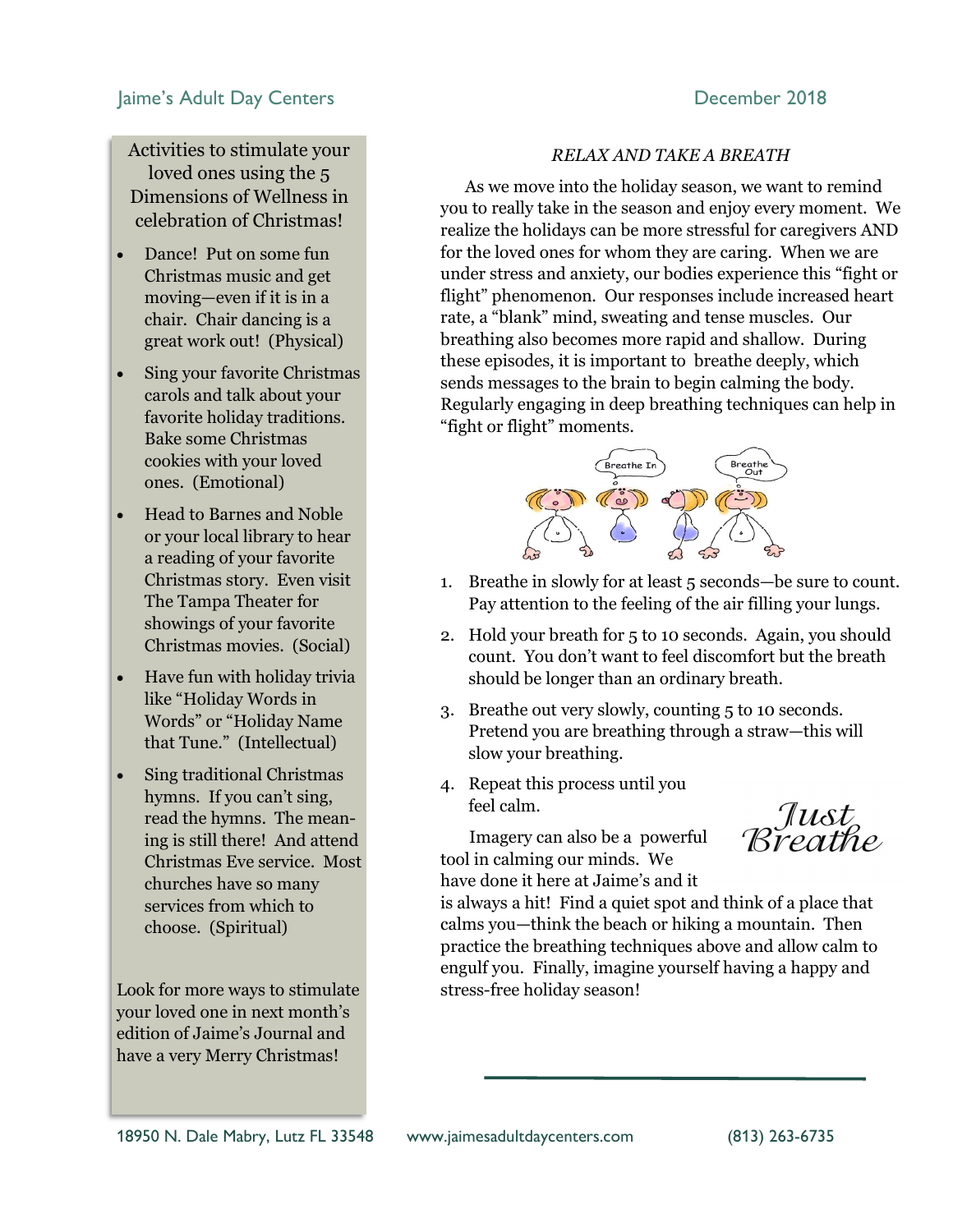

### HOLIDAY FUN

Grab your loved one and head out for some festive good times this holiday season!

Symphony in Lights Wiregrass Mall Nightly 6—9 pm on the hour

Ice Skating and Christmas Village Curtis Hixon Park Downton Tampa Daily

Movies at The Tampa Theater Downtown Tampa Check Listings

> Christmas Town Busch Gardens Tampa Select Nights

Tampa Bay Heralds of Harmony USF School of Music 3755 USF Holly Drive MUS 101 12/8 7—9 pm

Snow on 7th and Holiday Parade Ybor City 12/8 6—9 pm

Trans Siberian Orchestra Amalie Arena Tampa 12/16

Lighted Boat Parade Riverwalk Downtown Tampa December 22 6:00 pm

# Caregiver's Corner

### **MORE HOLIDAY SURVIVAL TIPS**

**Everyone here at Jaime's wants your holiday to be full of JOY. Here are some more tips to help ensure the best holiday season ever!**

(We gave these tips in last year's December edition of Jaime's Journal but they are worth repeating!)

**\* Don't make too many holiday commit-**

**ments.** As a caregiver, you may already be overwhelmed and the stress of adhering to a tight schedule may be too much for you and your loved one with dementia.

**\* Consult a doctor before traveling with a person who has dementia.** Traveling during the holidays is stressful for anyone and even more so for someone with dementia. If you must travel plan ahead and be prepared.

**\* Discuss your plans with your loved one who has dementia.** You many not want to provide all details but do involve your loved one in the fun as much as possible.

\* **Consider a potluck dinner where everyone brings a dish.** Don't try to prepare everything. You may even find fun ways to involve your loved one in preparing foods.

\* **Be okay with creating new traditions.**  Change can be a good thing when embraced. New traditions can be as much fun as old ones!

\* **Remember the real reason for the season.**  As we celebrate the birth of our savior, take a moment and reflect on your many blessings. An attitude of gratitude is the key to a joyous season!